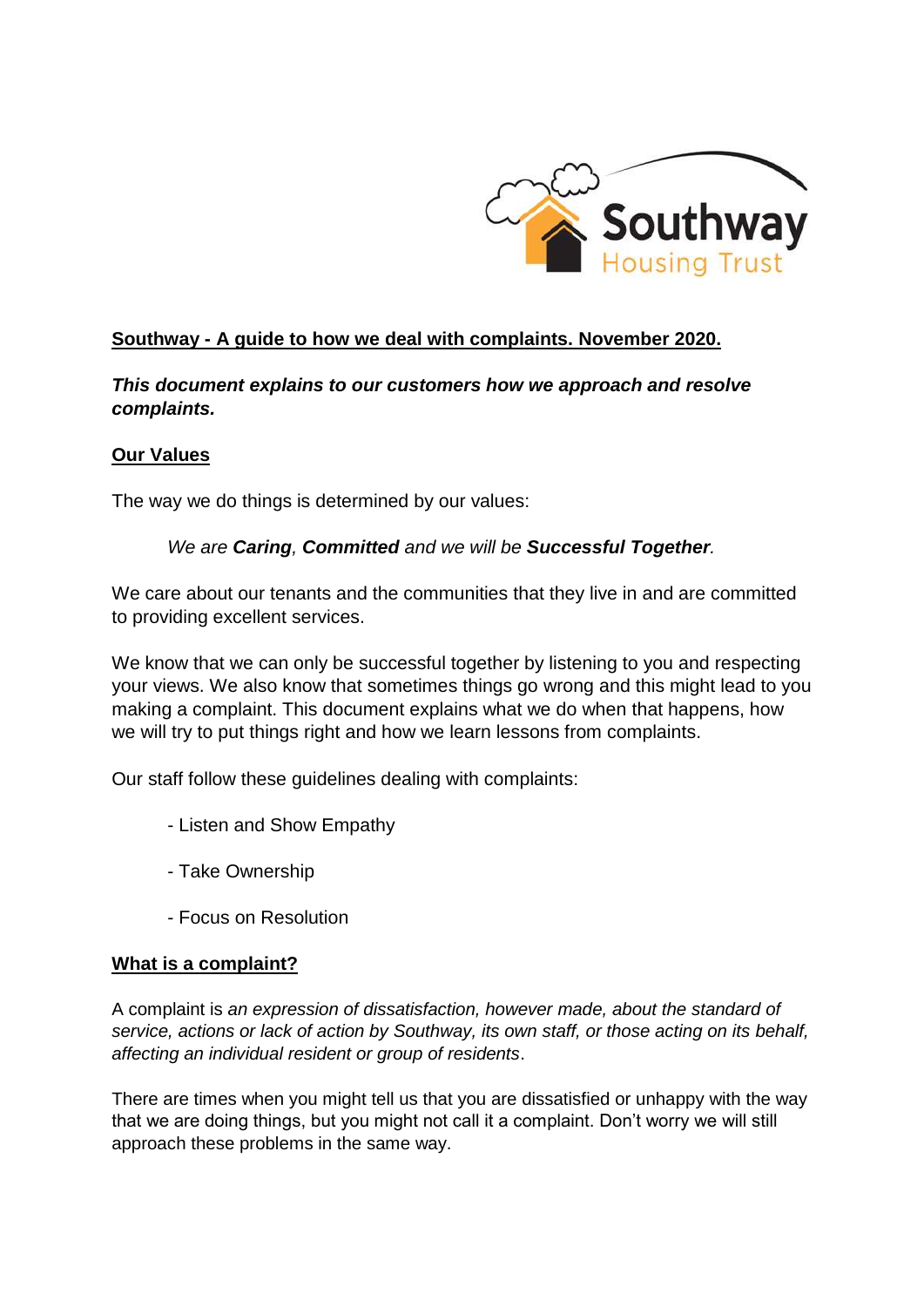# **1. The Housing Ombudsman**

The Housing Ombudsman is a regulator who makes sure that Housing Associations are dealing with complaints properly. They will also review and adjudicate on complaints that have been through the Southway complaints process. They can also mediate between Housing Associations and Tenants to try and help resolve problems.

You can find out more about the Ombudsman by visiting their [website.](https://www.housing-ombudsman.org.uk/)

 Southway is a member of the Housing Ombudsman Service and adheres to the Ombudsman's code of practice when dealing with complaints.

The code of practice is available to view [here](https://www.housing-ombudsman.org.uk/landlords/complaint-handling-code/) and is also stored as a Separate document on our website. Southway will also provide a hard copy for tenants who require it.

## **2. I want to complain - How do I go about it?**

Obviously we hope that you will not need to complain but if you do there are a range of ways you can let us know that you are unhappy with our services; telephone, letter, website, social media and in person.

We know that some people might not feel comfortable complaining in person. So if you would rather ask someone to deal with the matter for you we will accept complaints from friends, relatives, support workers, local Councillors or anyone else you would like to represent you. We will always check that you have given your consent for someone to contact us on your behalf to make sure that we protect your privacy and comply with Data Protection Legislation.

Southway complies with the Equality Act 2010. We carry out Equality Impact Assessments to make sure that everybody has equal access to our services, and will consider all reasonable adjustments to make this happen. Please contact us to discuss how we can help.

#### **3. What happens next**

We will try and deal with the issue as quickly as possible. We have a dedicated complaints team within our Customer Hub whose job it is to try and resolve problems with as little fuss as possible. They are trained to listen, be helpful and deal with lots of different situations. The vast majority of our complaints are dealt with by this team.

#### **4. I'm still not happy - What now?**

In line with the Ombudsman's Code of Practice Southway has a two-stage formal complaints process.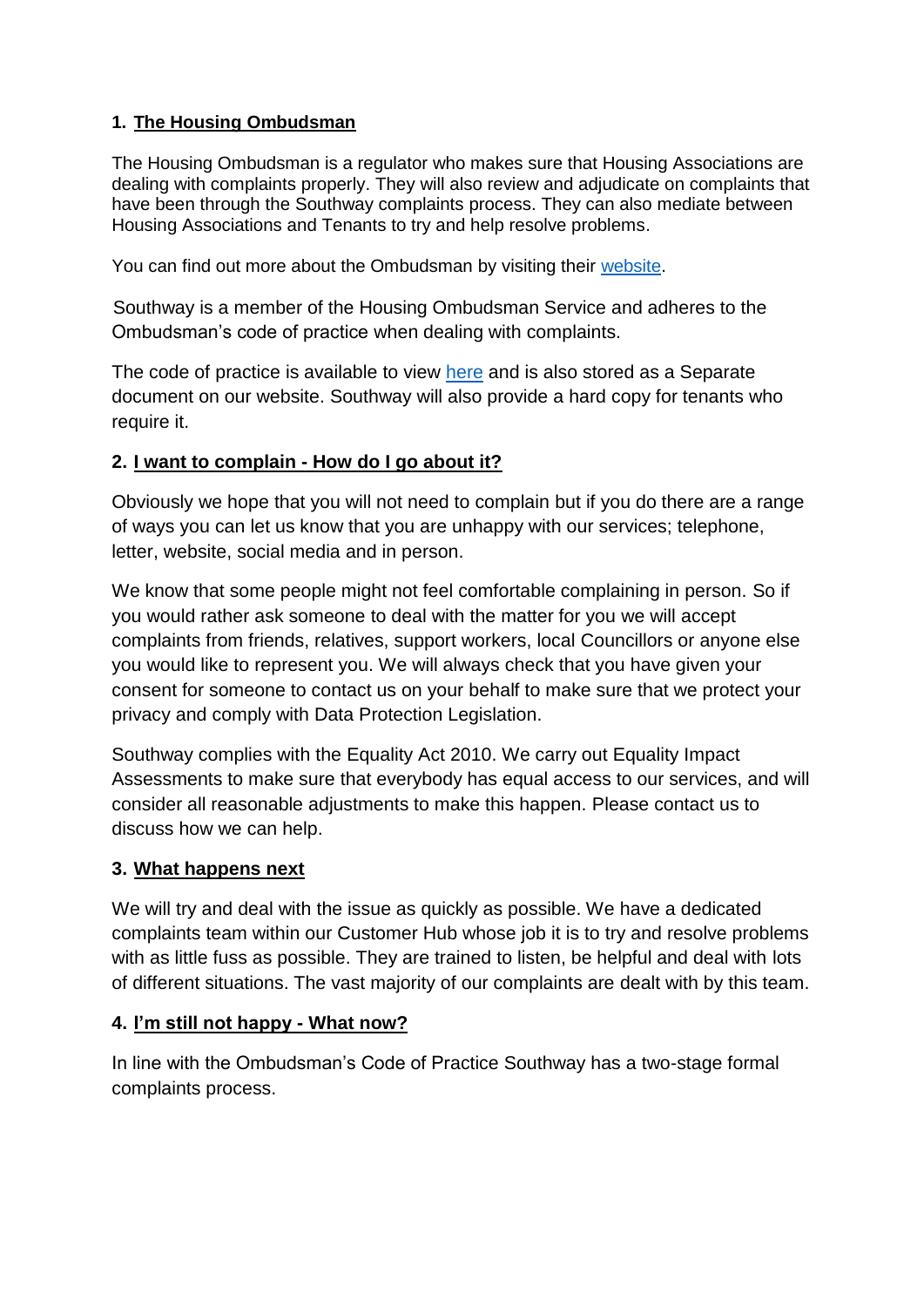## Stage 1

Your complaint will be assigned to an officer who will be responsible for dealing with it and keeping you up to date with what is happening.

The officer will be proactive and try to resolve the issue with you rather than making you wait for an 'official decision.'

We will consider whether it would be helpful to involve the Ombudsman to intervene to find a solution (you can also contact them for advice and support at this stage).

You will receive a full written response within 10 working days, written in plain English that sets out our decision on the complaint and what steps we intend to take next.

If for some reason we cannot provide a response within 10 working days we will explain why and give you a date that you will receive it by.

We will advise you what to do if you are still not satisfied. If you want your complaint to be reviewed through Stage 2 of our process, you will need to contact us and explain why you are still dissatisfied.

## Stage 2

Your complaint will be assigned to a senior manager who will be responsible for dealing with it and keeping you up to date with what is happening.

They will be proactive and try to resolve the issue with you rather than making you wait for an 'official decision'.

We will consider whether it would be helpful to involve the Ombudsman to intervene to find a solution (you can also contact them for advice and support at this stage).

You will receive a full written response within 20 working days, written in plain English that sets out our decision on the complaint and what steps we intend to take next.

If for some reason we cannot provide a response within 20 working days we will explain why and give you a date that you will receive it by.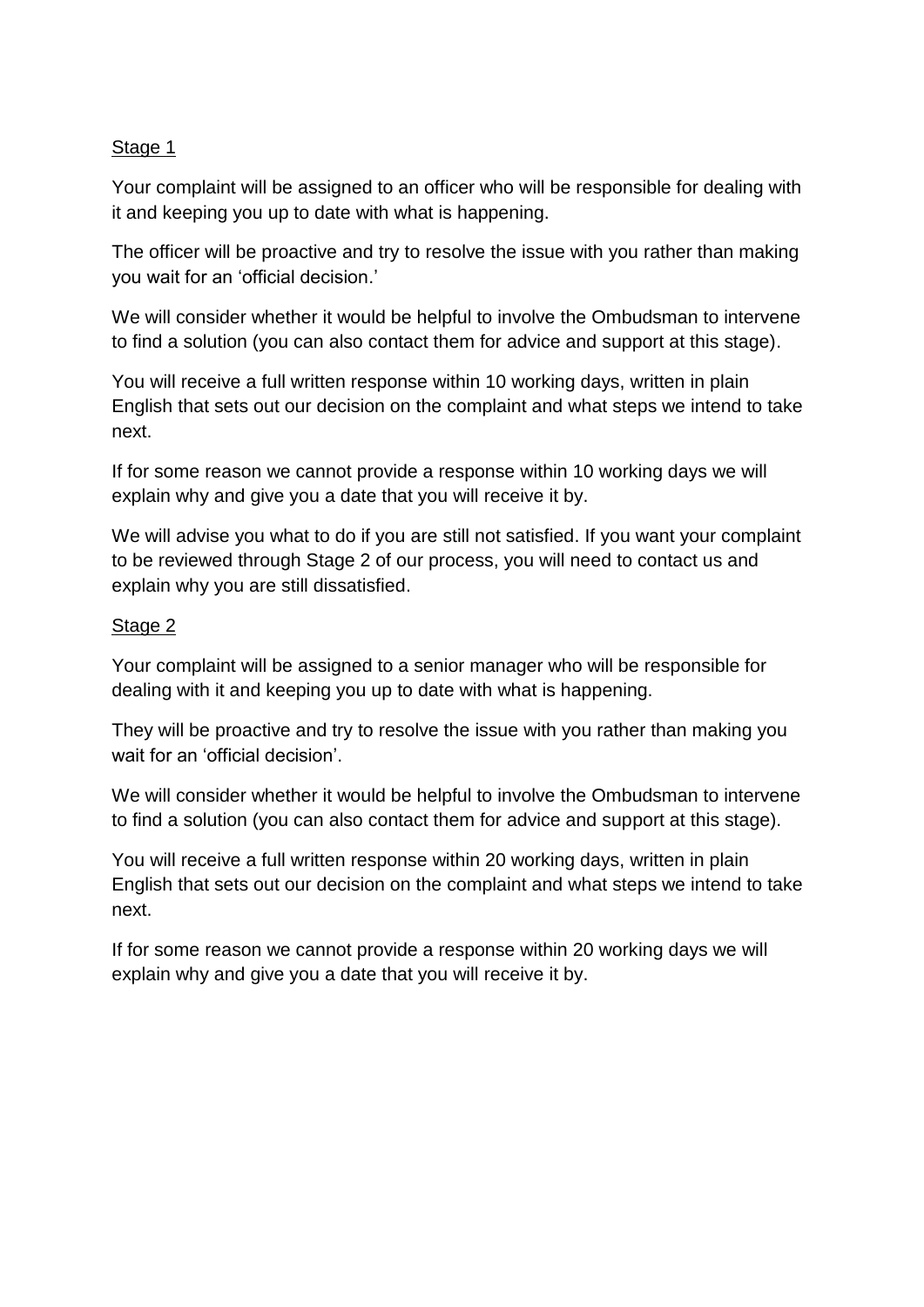# **5. Complaint Outcomes**

When you make a complaint there are three possible outcomes.

- Not Upheld This means that we believe that the service provided has been of a standard that can be reasonably expected, or is in line with our policy.
- Part Upheld This means the outcome of the investigation has found partly in your favour, we will take the necessary action to resolve the situation.
- Upheld This means the outcome of the investigation has found completely in your favour, we will take the necessary action to resolve the situation.

If a complaint is upheld at any stage of the process, Southway will:

- Say sorry for the things we got wrong.
- Apologise to you for the inconvenience caused.
- Take some practical action to put things right.
- Ensure that the same situation does not happen again.
- Offer compensation in some circumstances. You can find more detail about this in our [compensation policy.](https://www.southwayhousing.co.uk/media/2009/cor-pol-05-v50-july-2019-customer-compensation-policy-and-claims-procedure.pdf)

# **6. I'm still not satisfied. What do I do now?**

A very small minority of complaints are not resolved by our internal process and therefore need to be reviewed externally. There are two ways to do this.

- (a) Contact the Housing Ombudsman-The Ombudsman will only investigate complaints eight weeks after they have been through an organisation's internal complaints process. In Southway's case this means 8 weeks after the date of the Stage 2 review decision letter.
- (b) Ask a 'Designated Person' to review the complaint. A Designated Person is a Councillor or MP who you can contact once you have been through our internal complaints procedure. They can contact us to suggest possible solutions, or ask if the Ombudsman can consider your case more quickly.